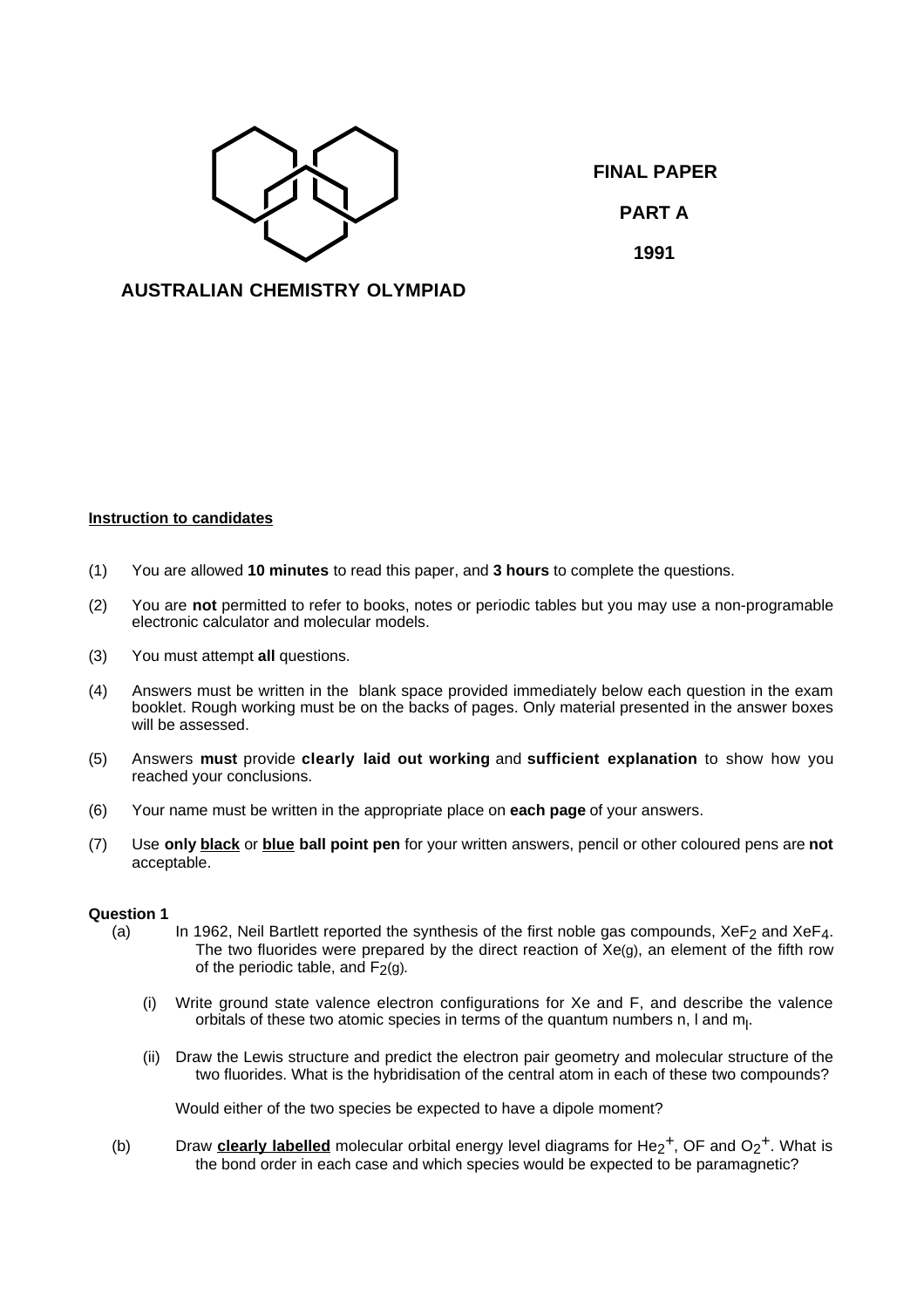### **Question 2**

- (a) Sketch and name all the possible stereoisomers of the following coordination compounds.
	- (i)  $[Pt(NH<sub>3</sub>)<sub>2</sub>ClBr]$
	- (ii)  $(NH_4)_2[Fe(C_2O_4)_2(NH_3)Cl]$
	- iii)  $[Co(NH_3)_3(NCS)_3]$
- (b) Show how the crystal field theory may be used to account for the diamagnetism of tris(ethylenediamine)cobalt(III) chloride and the paramagnetism of the hexafluoroferrate(III) anion.

### **Question 3**

- (a) Carbonium ions have been postulated to be the reactive intermediate in the Friedel Crafts alkylation reaction. Frequently they are generated by reacting an alkyl halide with aluminum(III) chloride. However alternative strategies are also available. Thus for example when prop-2-enol is treated with hydrogen fluoride in the presence of benzene two products are formed: 3-phenyl-1-propene and 1,2-diphenylpropane. Give a clear explanation and mechanism of how these products are formed.
- (b) In addition to substitution reactions carbonium ions are also known to be key intermediates in certain addition and elimination reactions.

However another aspect of their chemistry is one in which the carbon skeleton rearranges. One such case is the so called "neopentyl" rearrangement shown below.



Give a clear mechanism for this reaction, and suggest why this reaction occurs.

(c) Carbanions are associated frequently with methylene (CH2) or methine (CH) groups adjacent to an electron withdrawing group such as a carbonyl group. Suggest a mechanism for the so called "Dieckmann Cyclisation", shown below



(d) Grignard reagents are a well known source of nucleophilic carbon.

Predict the structure of the product of the reaction of excess phenyl magnesium bromide with dimethyl carbonate **(1)**, assuming that the usual acid work up is employed.



**dimethyl carbonate**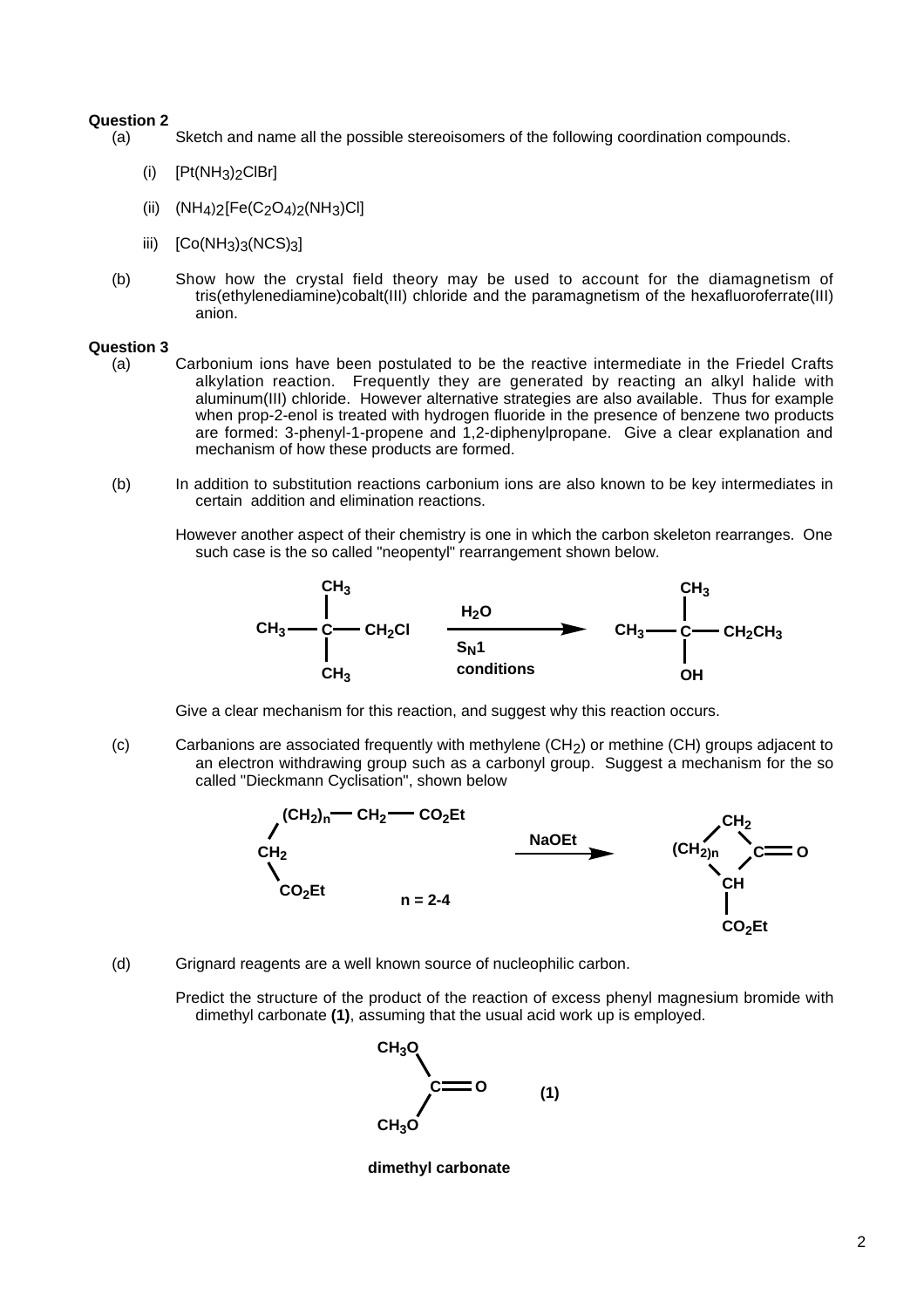- (e) A substance **A** (C5H10O2) gives a positive test with 2,4-dinitrophenylhydrazine but will not reduce [Ag(NH<sub>3</sub>)<sub>2</sub>]<sup>2+</sup>. Oxidation of **A** with CrO<sub>3</sub> in pyridine affords **B** which reacts with 2,4-dinitrophenylhydrazine and also reduces  $[Ag(NH<sub>3</sub>)<sub>2</sub>]<sup>2+</sup>$ .
	- When 1 mole of **A** is treated with 3 moles of methyl magnesium iodide. One mole of methane is evolved. When the reaction mixture is acidified a second mole of gas is evolved and a product  $C$  ( $C_6H_{14}O_2$ ) isolated.
	- Reaction of **C** with a trace of sulfuric acid affords **D** ( $C_6H_{10}$ ), which upon reaction with ozone affords equimolar quantities of **E**, **F** and **G**.
	- **E** is identical to the product obtained from 2-propanol upon oxidation with an acidic aqueous solution of chromium oxide. Reaction of **F** with sodium borohydride affords methanol. Oxidation of **G** gives oxalic acid (ethanedioic acid).

Identify compounds **A** to **G**.

(f) The structure of limonene, a terpene found in citrus oils is shown below. Predict the products formed when limonene reacts with the following reagents



**limonene**

- (i) excess HBr
- (ii) ozone followed by dimethyl sulfide
- (iii) warm concentrated KMnO4
- (iv) diborane followed by basic  $H_2O_2$

### **Question 4**

A volume of a 0.2M potassium chlorosuccinicate  $(KO_2CCH_2CH(Cl)CO_2K)$  was hydrolysed by an equal volume of 0.2 M potassium hydroxide. The hydroxide concentration was monitored with time at 25°C, the results are listed below.

| time<br>(seconds) | [OH <sup>_</sup> ]<br>(mol $L^{-1}$ ) |
|-------------------|---------------------------------------|
| 10                | 0.085                                 |
| 20                | 0.074                                 |
| 30                | 0.065                                 |
| 45                | 0.056                                 |
| 60                | 0.049                                 |
| 80                | 0.042                                 |
| 100               | 0.036                                 |

The experiment was repeated at 35°C and it was found that the hydroxide concentration halved after 21 minutes.

- (a) What is the overall order of the reaction?
- (b) Calculate the activation energy for the reaction.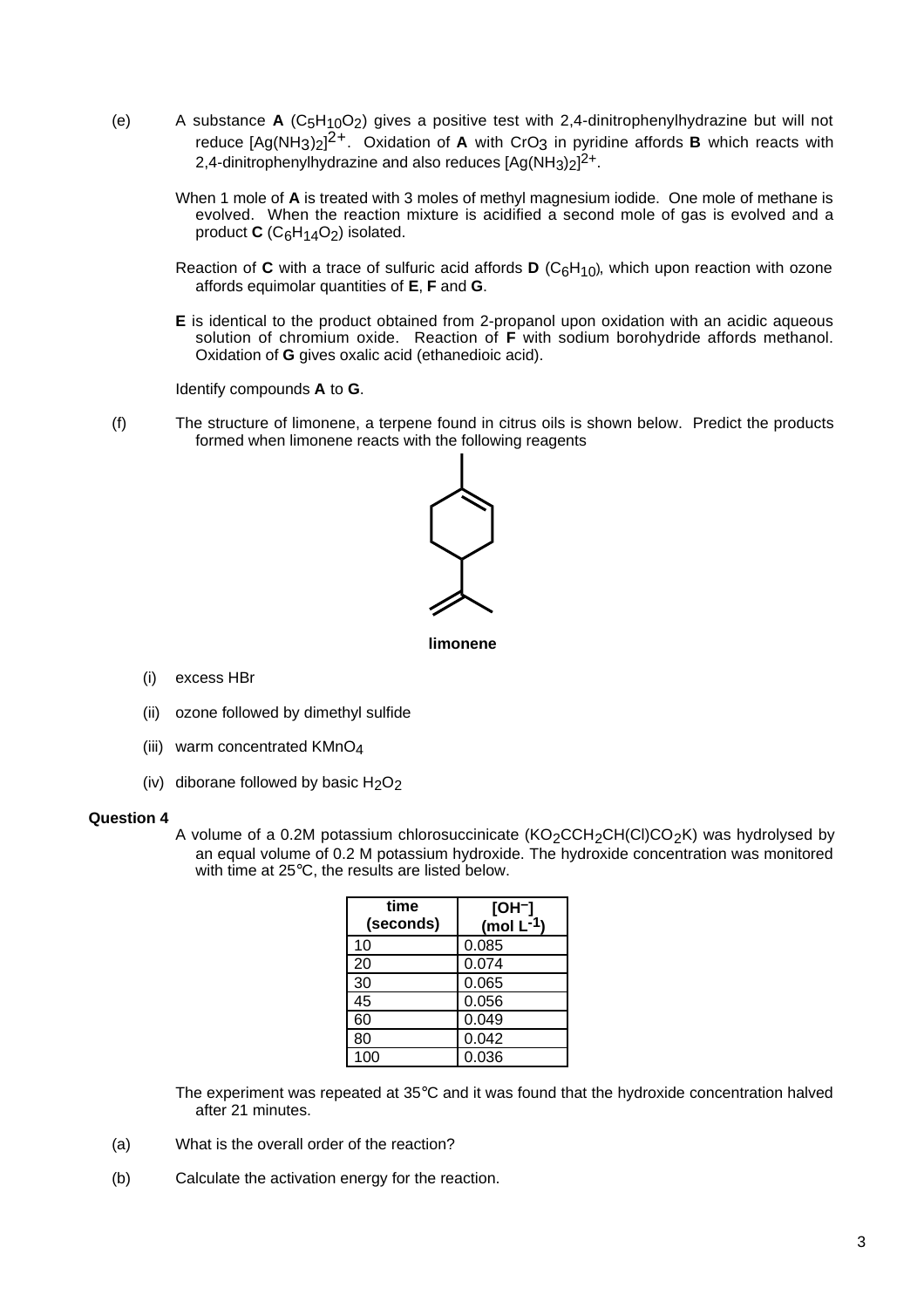### **Question 5**

- (a) The solubility product for mercuric sulfide, HgS, is 1.6 x 10<sup>-54</sup> at 25°C. Calculate the solubility of mercuric sulfide in water at this temperature, and express your answer in terms of the number of  $Ha^{2+}$  and  $S^{2-}$  ions per litre. Does this seem reasonable? Discuss. Avogadro constant is  $6.02 \times 10^{23}$ .
- (b) A buffer solution is made by mixing 50 mL of 0.200 M acetic acid with 50 mL of 0.200 M sodium acetate. The  $pK_a$  for acetic acid is 4.8.
	- (i) Calculate the pH of this buffer solution.
	- (ii) How much does the pH change if 3 mL of 0.100 M HCl is added to the buffer solution?
- (c) (i) If 10.0 mL of 0.050 M AgNO<sub>3</sub> solution are added to 20.0 mL of 0.030 M NaCl solution, what are the final concentrations of all species in solution at equilibrium? Assume additive volumes.

 $K_{SD}$  for AgCl is 1.7 x 10<sup>-10</sup>

(ii) In concentrated chloride solutions the reaction

AgCl (s) + Cl<sup>-</sup> (aq)  $\overline{\phantom{0}} \longrightarrow \phantom{0} \mathsf{AgCl}_2^{\mathsf{T}}$  $K_{eq}$  = 1.0 x 10<sup>-2</sup>

occurs. What mass of solid NaCl must be added to the solution in part (i) in order to completely redissolve all the silver chloride? Assume no volume changes occur.

(d) Ethylenediaminetetraacetic acid, EDTA, is a chelating agent useful for the titration of calcium ion, and is used for determining water hardness by titration. It has four ionisable protons and can be represented by  $H_4Y$ .

The complex formed with calcium ion is given by:

$$
Ca^{2+} + Y^{4-} \longrightarrow CaY^{2-}
$$

with a formation constant of:

$$
K_f = \frac{[CaY^2^-]}{[Ca^{2+}][Y^{4-}]}
$$

At a given pH only a fraction,  $\alpha$ , of the EDTA exists as Y<sup>4-</sup>, and so the concentration of Y<sup>4-</sup> in equilibrium is  $\alpha C_{H_4Y}$ , where  $C_{H_4Y}$  is the **analytical** concentration of EDTA ( the total of all

forms existing at a given pH). Hence,  $[Y^{4-}] = \alpha C_{H,Y}$ .

The formation constant for CaY<sup>2-</sup> is 5.0 x 10<sup>10</sup>. At pH 10,  $\alpha$  is 0.35.

Calculate  $[Ca^{2+}]$  and pCa (-log $[Ca^{2+}]$ ) in 100mL of a solution of 0.100 M Ca<sup>2+</sup> at pH 10 after addition of

| (i)   | 0 mL   |                             |
|-------|--------|-----------------------------|
| (ii)  | 50 mL  |                             |
| (iii) | 150 mL | of a 0.100 M EDTA solution. |

#### **Question 6**

Plant and animal physiology involve a complicated and very interesting branch of biology and chemistry termed biochemistry characterised into what are termed "pathways'. Each pathway involves the synthesis or consumption of one or more important chemical compounds for biochemical ends. One such pathway in the glycolytic pathway, in which glucose is consumed releasing energy for the organism to utilise. Another pathway, and the one of importance here is the electron transport pathway termed respiration. One series of steps in this pathway involves a group of enzymes (an enzyme is a biological catalyst) and complexes termed the cytochromes. The family of cytochromes are haem based units with an iron atom situated at the active site of the complex, as indicated in figure 1.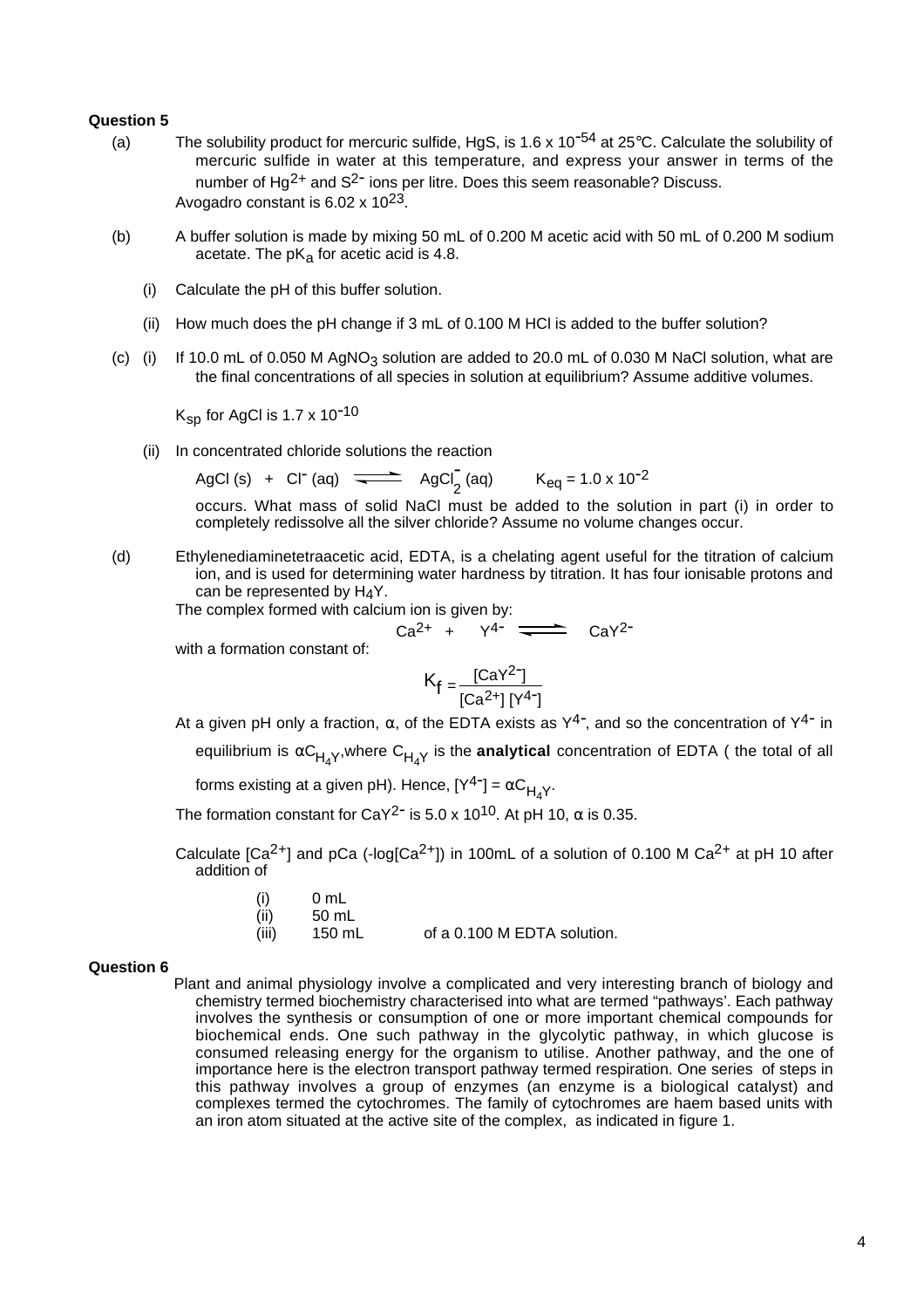

As the Fe atom cycles between the 2+ and 3+ oxidation states, an electron is transported. Altering the ligation of the central Fe atom affects its standard reduction potential, and nature utilises this to allow a transfer of electrons between a series of complexes at different potentials, as indicated in figure 2.

**Figure 2** NADP+

cytochrome b

#### cytochrome c

#### cytochrome a

oxygen

- The role of the cytochrome is central to both the electron transport and biochemical processes such as biosynthesis and (barbituate) detoxification. For example, cytochrome P450 acts as indicated in figure 3 to both reduce oxygen to water and allow incorporation of oxygen to a biological molecule, altering its biochemical activity.
- In an effort to understand the processes involved, Professor Richard Holm modelled the cytochrome complexes, successfully contributing to our understanding of the factors affecting the reduction potentials of the Fe II/III . He took Fe substituted haem and changed the ligands in the remaining two positions (recall Fe is 6 coordinate!!) and measured the resulting reduction potentials. This data is presented is the data table, with the cytochrome model, its measured Fe <sup>II/III</sup> potential and ligation pattern. These complexes react in biological conditions, at a temperature of 36.9 °C, and normal pH buffered to 7.6. However a proton source is present as indicated in figure 3, and the local pH in the complexes locale can be considered to be 7. This proton source is NADPH (or nicotinamide adenine dinucleotide phosphate).



The following data and information is made available for you.

# **Data** :

Equations:

 $\Delta G = \Delta H - T \Delta S$